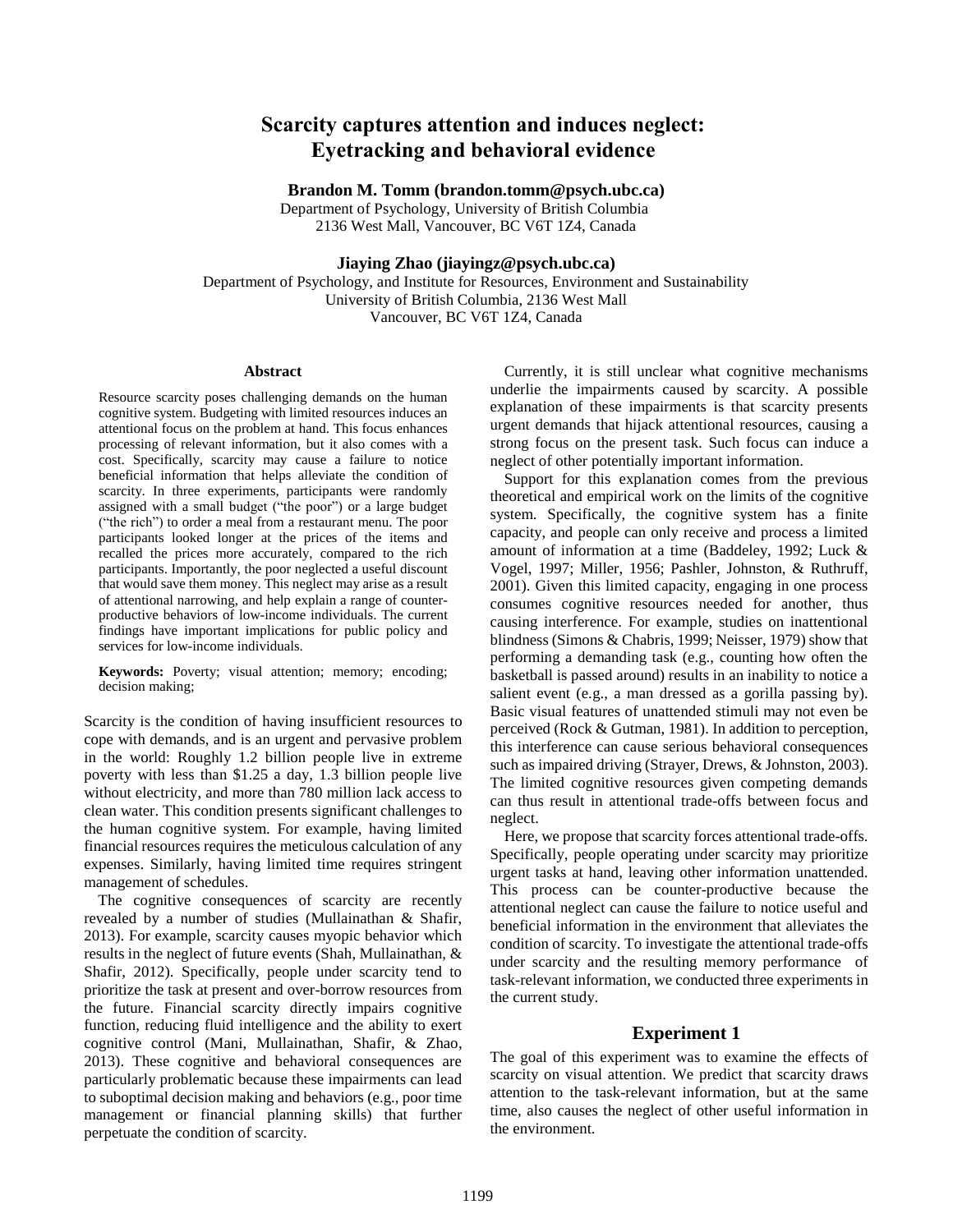# **Participants**

One hundred and ninety undergraduate students (152 female, 35 male, 3 unspecified; mean age = 20.39 years, *SD* = 3.92 years) were recruited from the Human Subject Pool at the Department of Psychology at the University of British Columbia (UBC), and participated in the experiment for course credit. Participants in all experiments reported normal or corrected-to-normal vision and provided informed consent. All experiments reported here were approved by the UBC Behavioral Research Ethics Board.

## **Stimuli and Procedure**

Participants were presented with a restaurant menu which contained 24 food items. For each item, the price and the calories were listed in two columns on the menu (Fig.1). The menu subtended 12.4° of visual angle in width and 16.2° in height. A discount clause was shown on the bottom of the menu ("You may ask for an 18% student discount.").

Participants were randomly assigned with a small budget (\$20; the poor condition) or a large budget (\$100; the rich condition). Thus, the experiment used a between-subjects design.

Participants were asked to view the items on the menu and think about what they would like to order, as if they were ordering a meal from a restaurant. They were given unlimited time to place the order, and were told not to exceed the assigned budget, but they were not required to spend the entire budget.

The eye gaze of each participant was monitored throughout the experiment using an SMI RED-250 Mobile Eyetracking System (60hz). To examine which part of the menu was prioritized, the menu was divided into four areas of interest: the left column of the food items, the middle column of the price information, the right column of the calories information, and the discount clause.

To measure visual attention, we calculated the dwell time and the number of fixations in each area of interest. Since there was no time limit in the experiment, we used the proportional dwell time (the dwell time spent in each area divided by the total dwell time on the menu) and the proportional fixations (the number of fixations in each area divided by the total number of fixations on the menu) as two measures of visual attention. The heat maps of the average duration of dwell time between the poor and the rich conditions were shown in Figures 1 and 2.



Figure 1. Experiment 1. A heat map of the menu showing the distribution of the average dwell time for the participants in the poor condition (who ordered a meal with \$20). Warmer colors represent longer average dwell time.



Figure 2. Experiment 1. A heat map of the menu showing the distribution of the average dwell time for the participants in the rich condition (who ordered a meal with \$100). Warmer colors represent longer average dwell time.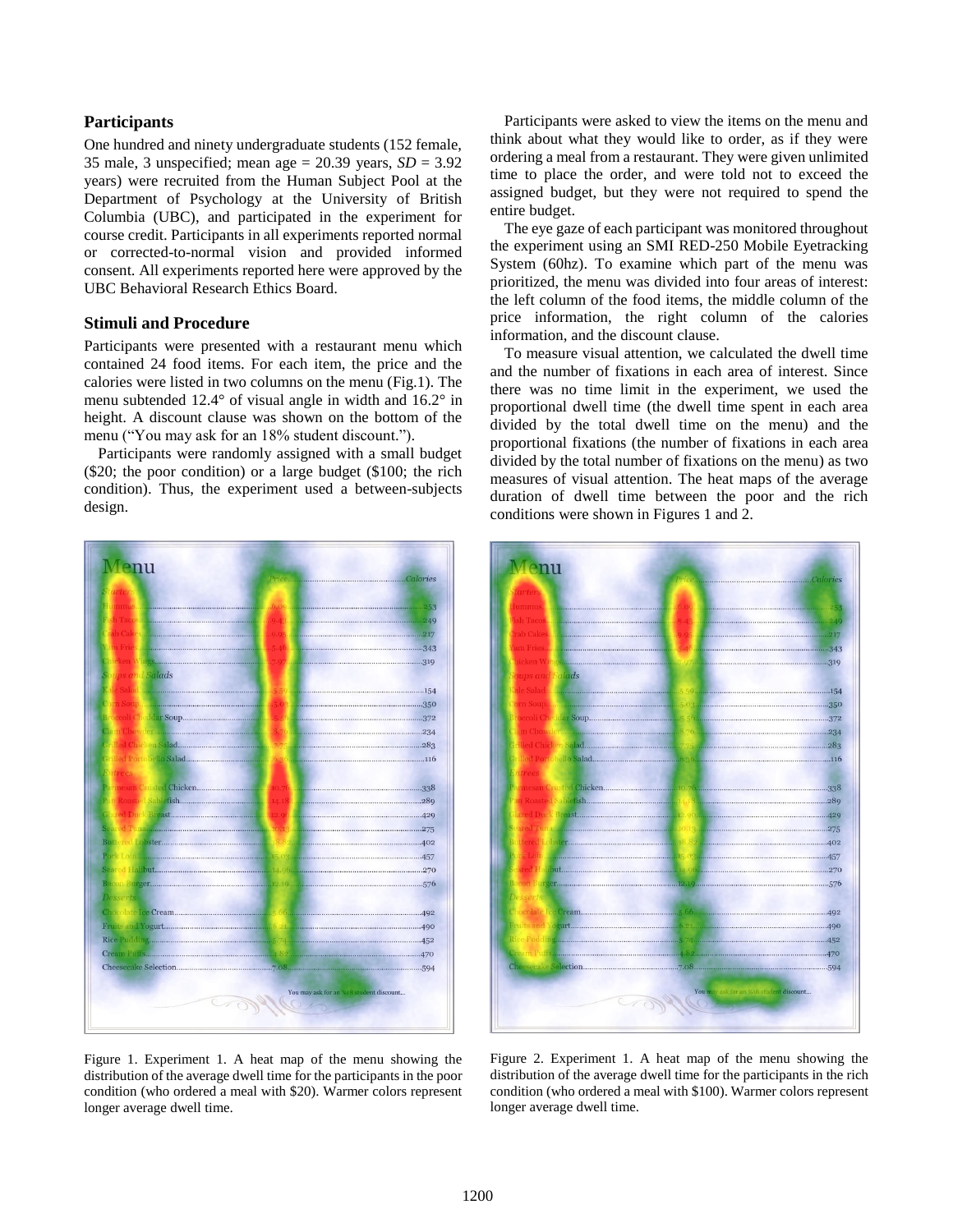#### **Results and Discussion**

First, we observed that participants in the rich condition took more time to order  $(M = 89$  seconds) than the participants in the poor condition ( $M = 76$  seconds) [ $t(188) = 2.24$ ,  $p = .03$ ,  $d = 0.33$ . This provided motivations for using the proportional dwell time and fixations in the following analyses between the two conditions. Moreover, participants with more than 3 standard deviations away from the mean in each measure were excluded (between 1 and 4 participants in total, depending on the measure).

For the food items (Fig.3), participants in the poor condition spent less dwell time ( $M = 35.11\%$ ) than those in the rich condition ( $M = 51.98\%$ ) [ $t(185) = 3.91$ ,  $p < .001$ ,  $d =$ .57]. The poor also made few fixations (*M* = 36.66%) on the food items than the rich ( $M = 48.50\%$ ) [ $t(187) = 3.08$ ,  $p =$ .002,  $d = .45$ ]. This suggests that the poor participants spent less time considering which food items they would like to order than the rich participants did.



Figure 3. The proportional dwell time and fixations on food items between participants in the poor and the rich conditions (error bars reflect ±1 SEM; \*\**p*<.01, \*\*\**p*<.001).

For prices (Fig.4), participants in the poor condition spent more dwell time  $(M = 21.08\%)$  than those in the rich condition ( $M = 15.23\%$ ) [ $t(185) = 2.16$ ,  $p = .03$ ,  $d = .32$ ]. Similarly, participants in the poor condition made more fixations on prices  $(M = 23.07\%)$  than those in the rich condition ( $M = 15.81\%$ ) [ $t(185) = 2.91$ ,  $p < .01$ ,  $d = .43$ ]. This suggests that the poor attended more to prices than the rich participants.



Figure 4. The proportional dwell time and fixations on prices between participants in the poor and the rich conditions (error bars reflect ±1 SEM; \**p*<.05, \*\**p*<.01).

This result could be driven by the possibility that scarcity enhanced attention to all numerical information. Thus, we examined attention to the calorie information (Fig.5). Participants in the poor condition spent less dwell time on calories ( $M = 2.92\%$ ) than those in the rich condition ( $M =$ 4.35%)  $[t(185) = 2.65, p < .01, d = .39]$ . The poor  $(M =$ 3.51%) also made fewer fixations on calories than the rich did ( $M = 5.09\%$ ) [ $t(184) = 2.39$ ,  $p = .02$ ,  $d = .35$ ]. These results indicate that financial scarcity draws attention only to prices and induces a neglect of food items and calories.



Figure 5. The proportional dwell time and fixations on calories between participants in the poor and the rich conditions (error bars reflect ±1 SEM; \**p*<.05, \*\**p*<.01).

Importantly, for the discount clause (Fig.6), participants in the poor condition spent less dwell time  $(M = 0.83\%)$  than those in the rich condition ( $M = 1.83\%$ ) [ $t(184) = 3.51$ ,  $p <$ .001,  $d = .52$ . The poor also made fewer fixations on the discount clause ( $M = 0.85\%$ ) than the rich ( $M = 1.82\%$ )  $[t(184) = 3.51, p < .001, d = .52]$ . This suggests that the poor neglected the discount more than the rich participants. However, there was no difference in the number of poor (47%) and rich (55%) participants who looked at the discount  $[X^2 = 1.35, p = .25]$ . This suggests that the poor and the rich are equally likely to look at the discount, but the poor spent less time looking at the discount.



Figure 6. The proportional dwell time and fixations on the discount clause between participants in the poor and the rich conditions (error bars reflect  $\pm 1$  SEM; \*\*\**p*<.001).

As another measure of attention to the discount, after placing the order the participants were asked if they had noticed other information on the menu besides the price and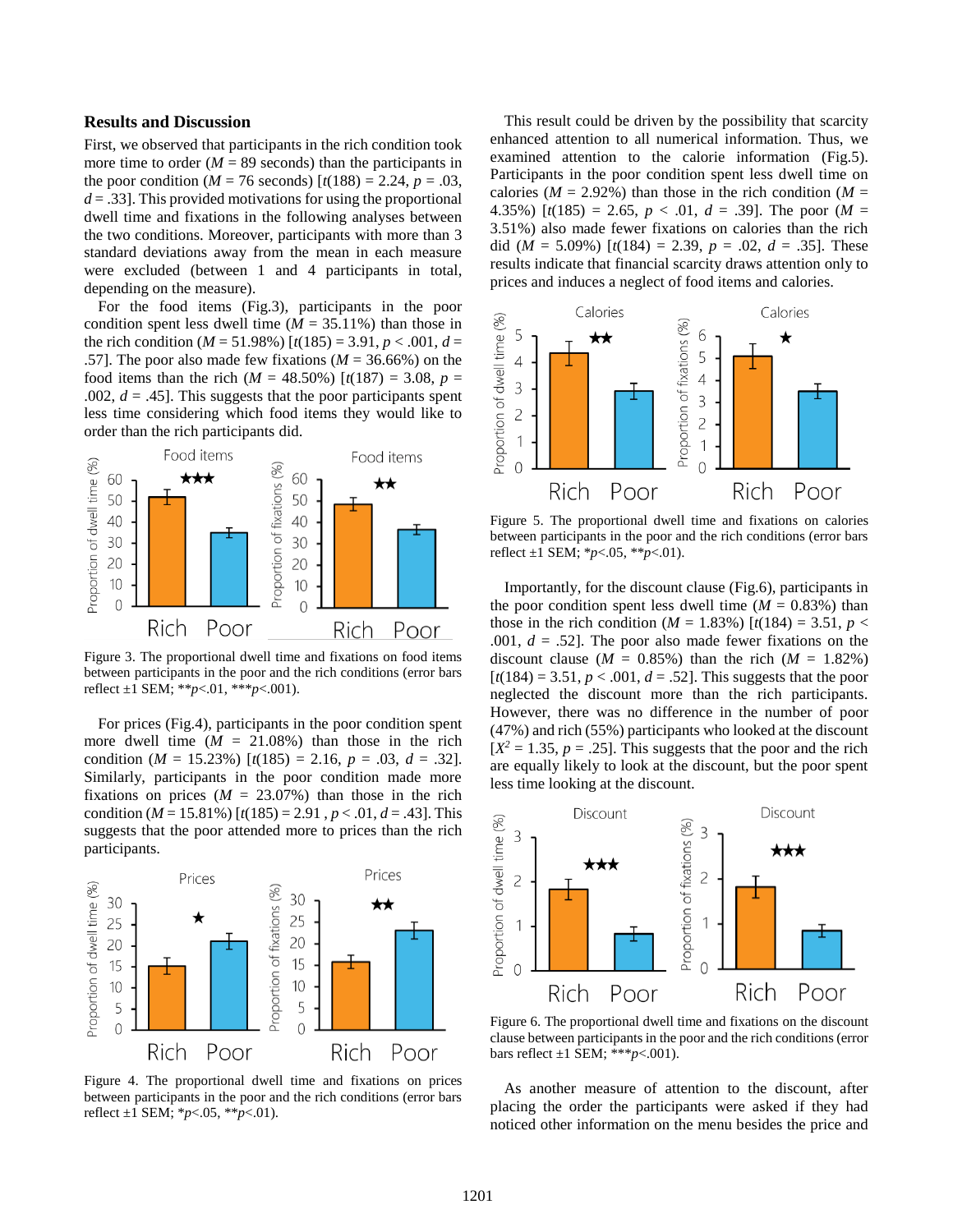calorie information. While measures of visual attention showed that the poor looked less at the discount than the rich did, there was no reliable difference between the number of poor participants (38%) and rich participants (35%) who explicitly reported noticing the discount during debriefing of the experiment  $[X^2 = .09, p = .76]$ . However, less than 5 participants spontaneously requested the discount during their order. Thus, the attentional neglect of the discount was largely implicit.

We also analyzed the absolute proportional dwell time and fixation count for all analyses, which yielded nearly identical results. These absolute measures were not bounded, and therefore were not subject to trade-offs within a limit. This means that although the poor dwelled longer on price information, they did not necessarily dwell less on the discount.

An alternative explanation for the finding that the poor attended less to the discount was that scarcity might result in more efficient processing of task-relevant information. This would suggest that the poor did not need to look at the discount as much as the rich, because they were faster in seeing the discount. Since both the prices and the discount were task-relevant, this explanation would predict that the poor would be efficient in processing both price information and the discount. However, we found that the poor looked more at the prices but less at the discount than the rich did, which could not be explained by the efficiency account.

The discount on the menu could in theory help the poor participants save money and stay within their budget. Despite this usefulness, the poor participants still neglected the discount and focused more on the prices of the food items. This finding is ironic and could help explain why the lowincome individuals engage in neglectful behaviors that are counter-productive.

## **Experiment 2**

Experiment 1 demonstrated that financial scarcity prioritizes the processing of price information, at the cost of other useful information. Given the attentional prioritization of prices, we predict that memory encoding of prices will also be enhanced. This prediction is supported by the recent work that suggests that visual working memory can be construed as visual attention preserved internally over time (Chun, 2011; Chun, Golomb, & Turk-Browne, 2011). Feature-based theories of attention also predict selective facilitation in visual processing for task-relevant features (Hayden & Gallant, 2008; Jehee, Brady, & Tong, 2011).

Thus, in Experiment 2 we examined the effects of scarcity on memory encoding, as a result of attentional prioritization. We predict that financial scarcity facilitates memory encoding specifically for price information, and not for other types of information.

## **Participants**

A new group of 60 undergraduate students (43 female, 17 male; mean age  $= 19.95$  years,  $SD = 2.30$  years) from UBC participated in the experiment for course credit.

#### **Stimuli and Procedure**

To increase the demand for memory encoding, we increased the number of items on the menu. Participants were presented with a menu which now contained 50 food items. Similar to Experiment 1, the menu included the price and calories for each food item.

As in Experiment 1, participants were asked to place a meal order from the menu as if they were ordering from a restaurant. As before, participants were randomly assigned with a small budget (\$20; the poor condition) or a large budget (\$100; the rich condition). The experiment again used a between-subjects design.

After participants placed their order, they were given a surprise memory test. Participants were asked to recall as many items from the menu as possible. For each item recalled, they were also asked to recall the price and the calorie information of the item as accurately as possible.

## **Results and Discussion**

To measure memory encoding, we calculated the average absolute error between the recalled prices (and calories) and the objective prices(and calories) for each participant (Fig.7). Participants in the poor condition (*Mean error* = \$1.32) were reliably more accurate in the price recall than those in the rich condition (*Mean error* = \$2.17)  $[t(58) = 2.35, p = .02, d =$ .61]. However, there was no reliable difference in the calorie recall between the poor and the rich participants  $[t(57) = .80]$ ,  $p = .42, d = .21$ .



Figure 7. The absolute error in the price recall and the calorie recall between participants in the price poor and the price rich conditions (error bars reflect  $\pm 1$  SEM;  $* p < .01$ ).

This enhanced performance in price recall in the poor cannot be explained by the fact that the poor participants ordered fewer items ( $M = 2.13$ ) than the rich ( $M = 3.67$ ) [ $t(58)$ ]  $= 3.74$ ,  $p < .001$ ,  $d = .98$ . First, there was no reliable difference in the number of recalled times between the poor and the rich  $[t(58) = 1.31, p = .20, d = .34]$ . Second, there was no difference in the time taken to place the order between the poor and the rich participants  $[t(58) = 1.44, p = .16, d = .37]$ . Third, even if ordering fewer items might improve memory recall, this benefit would be seen in both price and calorie recall, but we found that the poor were more accurate only in price recall, not in calorie recall.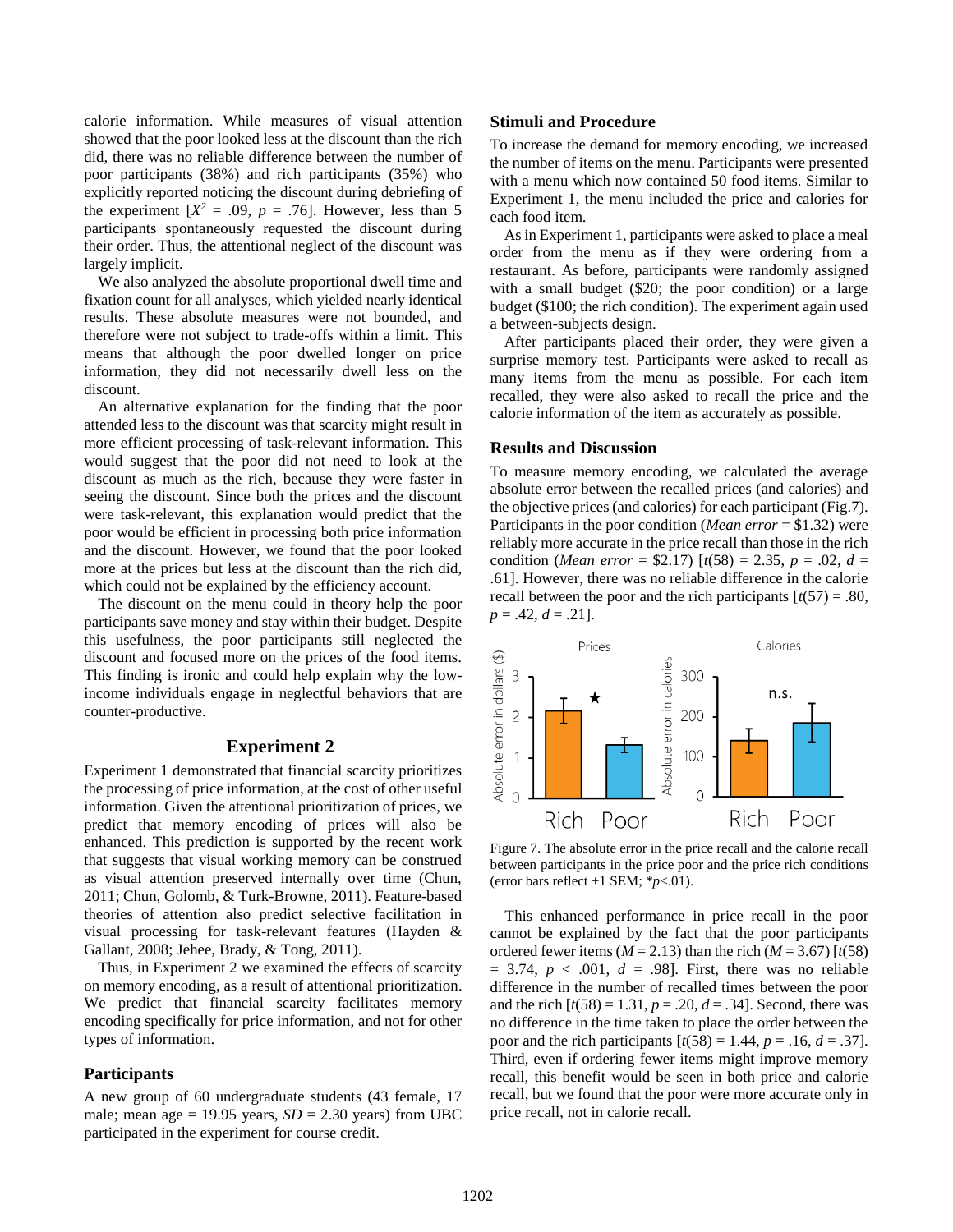Thus, these findings suggest that financial scarcity improves memory encoding for task-relevant information (i.e., prices), but not for task-irrelevant information (i.e., calories). Scarcity selectively facilitates memory encoding.

#### **Experiment 3**

To generalize the findings in Experiment 2 to a different domain, we examined how calorie scarcity affects memory encoding. We predict that calorie scarcity facilitates memory encoding specifically for calorie information, and not for other types of information.

# **Participants**

A new group of 60 undergraduate students (49 female, 11 male; mean age  $= 20.03$  years,  $SD = 2.11$  years) from UBC participated in the experiment for course credit.

# **Stimuli and Procedure**

The stimuli and the procedure were identical to those in Experiment 2, except for a critical difference. Participants were randomly assigned with a small calorie budget (500 calories; the poor condition) or a large calorie budget (2000 calories; the rich condition). As before, participants were then asked to place a meal order from the menu as if they were ordering from a restaurant. After the order, participants were given a surprise memory test, where they recalled items from the menu with the price and calorie information.

#### **Results and Discussion**

To measure memory encoding, we calculated the average absolute error between the recalled calories (and prices) and the objective calories(and prices) for each participant (Fig.8). Participants in the poor condition (*Mean error* = 48.05 calories) were reliably more accurate in the calorie recall than those in the rich condition (*Mean error* = 71.61)  $[t(58) = 2.27$ ,  $p = .03$ ,  $d = .58$ . This suggests that the calorie poor showed better memory encoding of calorie information than the calorie rich.



Figure 8. The absolute error in the calorie recall and the price recall between participants in the calorie poor and the calorie rich conditions (error bars reflect ±1 SEM; \**p*<.01).

A critical test of our prediction was whether this memory facilitation is specific to task-relevant information (i.e., calories). We found that there was no reliable difference in the price recall between the two conditions  $[t(58) = 0.19, p =$ .85,  $d = .04$ . Thus, memory encoding was selectively enhanced for the calorie information in the calorie poor participants.

Interestingly, we did not observe worse memory encoding for the neglected task-irrelevant information. That is, the calorie recall was the same for the price poor and the price rich in Experiment 2, and the price recall was the same for the calorie poor and the calorie rich in Experiment 3. Even though Experiment 1 suggested that task-irrelevant information was neglected, here we did not see neglect influenced memory encoding of task-irrelevant information.

#### **General Discussion**

The goal of the current study was to examine how scarcity forces attentional trade-offs and influences memory encoding driven by such trade-offs. When operating under a limited financial budget, the poor focused more on the price information, compared to the rich (Experiment 1). This focus came with the neglect of other information in the environment, even if the information could be useful or beneficial to the poor (e.g., the discount). The attentional prioritization of prices also resulted in enhanced memory encoding of price information among the poor participants (Experiment 2). Likewise, the attentional prioritization of calories led to better memory encoding of calorie information among the calorie poor (Experiment 3).

The current findings provide a new perspective on how scarcity shapes the way people perceive and experience the external environment. While the perceptual experiences can be largely characterized by information overload, scarcity selectively orients people's attention to specific aspects of the environment. When operating with financial constraints, people automatically prioritize price-relevant information. Such prioritization facilitates memory encoding of these information, but crucially it comes with a cost, which is the neglect of the beneficial discount on the menu. An alternative explanation is that the poor spent less time looking at the discount because it was highly accessible to them due to high relevance. However, this explanation fails to account for the prioritization of the price information which is also highly relevant to the poor.

The findings also suggest that the rich with abundant resources have the luxury to attend broadly to the environment, compared to those under scarcity. The rich participants in Experiment 1 attended more to the food items, the calorie information of the food, and the discount, than the poor did. This means that the rich are able to consider which food they want to eat, rather than which food they can afford. In addition, they can also consider health-related (calorie) information of the food. Overall, the rich can attend to and process more types of information in the environment to make an informed choice.

The current study also reveals a painful irony of scarcity. People with limited resources were too focused on prices, such that they paid less attention to the beneficial discount that could save money and alleviate the financial burden. This